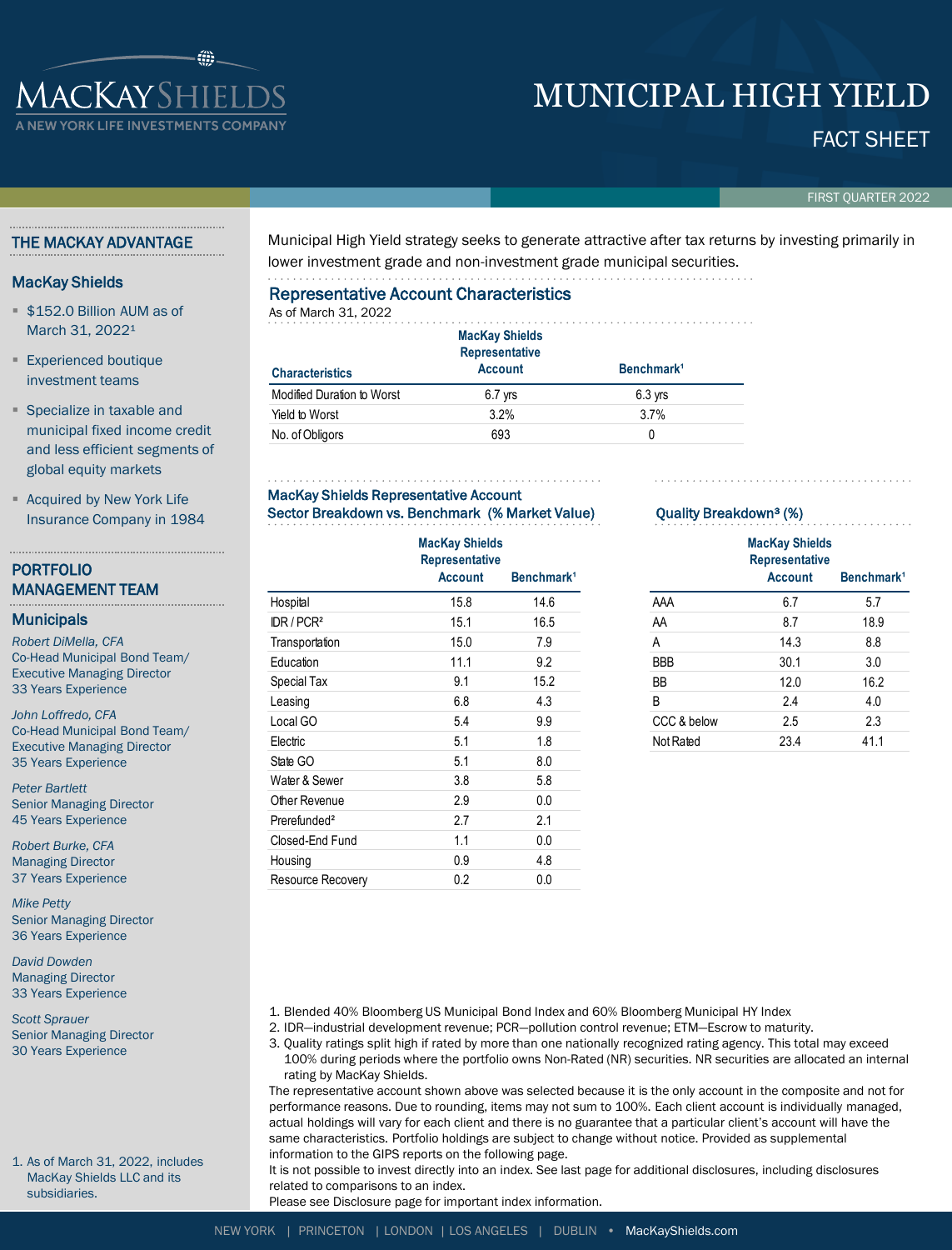Composite Returns (%) **Period Ending March 31, 2022** 



#### Composite Disclosures

| <b>Period</b>    | MacKay<br><b>Shields</b><br><b>Composite</b><br><b>Gross Returns</b><br>(%) | MacKay<br><b>Shields</b><br><b>Composite</b><br><b>Net Returns</b><br>(%) | <b>Bloomberg U.S.</b><br><b>Muni Bond</b><br>Index <sup>1</sup> Returns<br>(%) | <b>Blended</b><br><b>Bloomberg Muni</b><br>Bond Index <sup>2</sup><br><b>Returns</b><br>(%) | <b>Composite</b><br>3-Yr St Dev<br>(%) | <b>Bloomberg U.S.</b><br><b>Muni Bond</b><br>Index <sup>1</sup><br>3-Yr St Dev<br>(%) | <b>Blended</b><br><b>Bloomberg</b><br><b>Muni Bond</b><br>Index <sup>2</sup><br>3-Yr St Dev<br>(%) | No. of<br>Accts. | <b>Composite</b><br>Assets<br>(SMil) | <b>Firm</b><br>Assets<br>(\$Mil) | Internal<br><b>Dispersion</b><br>(%) |
|------------------|-----------------------------------------------------------------------------|---------------------------------------------------------------------------|--------------------------------------------------------------------------------|---------------------------------------------------------------------------------------------|----------------------------------------|---------------------------------------------------------------------------------------|----------------------------------------------------------------------------------------------------|------------------|--------------------------------------|----------------------------------|--------------------------------------|
| 2022 (Thru 3/31) | $-7.0$                                                                      | $-7.2$                                                                    | $-6.2$                                                                         | $-6.4$                                                                                      | 7.7                                    | 4.7                                                                                   | 7.0                                                                                                | 6                | 14.107                               | 151,937                          | N/A                                  |
| 2021             | 7.3                                                                         | 6.5                                                                       | 1.5                                                                            | 5.2                                                                                         | 7.1                                    | 3.9                                                                                   | 6.5                                                                                                | ≤5               | 15,321                               | 163.646                          | 2.1                                  |
| 2020             | 6.3                                                                         | 5.5                                                                       | 5.2                                                                            | 5.1                                                                                         | 7.0                                    | 4.0                                                                                   | 6.5                                                                                                | $\leq 5$         | 11.389                               | 153.995                          | 2.6                                  |
| 2019             | 10.0                                                                        | 9.2                                                                       | 7.5                                                                            | 9.4                                                                                         | 2.7                                    | 2.4                                                                                   | 2.7                                                                                                | 7                | 8,846                                | 131,978                          | 0.5                                  |
| 2018             | 4.7                                                                         | 3.9                                                                       | 1.3                                                                            | 3.4                                                                                         | 4.2                                    | 3.4                                                                                   | 4.2                                                                                                | 6                | 6,450                                | 107.467                          | 0.5                                  |
| 2017             | 9.8                                                                         | 9.0                                                                       | 5.4                                                                            | 8.0                                                                                         | 4.3                                    | 3.3                                                                                   | 4.4                                                                                                | $\leq 5$         | 4,410                                | 98.098                           | 1.6                                  |
| 2016             | 2.1                                                                         | 1.4                                                                       | 0.2                                                                            | 1.9                                                                                         | 4.7                                    | 3.4                                                                                   | 4.7                                                                                                | $\leq 5$         | 2,805                                | 94.540                           | 0.5                                  |
| 2015             | 6.6                                                                         | 5.8                                                                       | 3.3                                                                            | 2.4                                                                                         | 5.8                                    | 3.4                                                                                   | 5.0                                                                                                | $\leq 5$         | 2,097                                | 89,196                           | 0.0                                  |
| 2014             | 18.6                                                                        | 17.7                                                                      | 9.1                                                                            | 11.9                                                                                        | 6.1                                    | 3.7                                                                                   | 5.1                                                                                                | $\leq 5$         | 1,651                                | 91.626                           | 0.0                                  |
| 2013             | $-5.3$                                                                      | $-6.0$                                                                    | $-2.6$                                                                         | $-4.3$                                                                                      | 6.2                                    | 4.0                                                                                   | 4.9                                                                                                | $\leq 5$         | 905                                  | 80.331                           | 0.0                                  |
| 2012             | 17.8                                                                        | 16.9                                                                      | 6.8                                                                            | 13.5                                                                                        | N/A                                    | N/A                                                                                   | N/A                                                                                                | $\leq 5$         | 1,015                                | 78.371                           | 0.0                                  |

- 1. Bloomberg Municipal Bond Index
- 2. Blended Bloomberg Municipal Bond Index

The Municipal High Yield Composite includes all discretionary municipal high yield accounts managed with similar objectives for a full month, including those accounts no longer with the firm. This strategy invests a substantial portion of its assets in municipal bonds that are rated below investment grade or, if unrated, that we determine to be of comparable quality. The Municipal High Yield Composite was formerly called the Municipal High Yield Fund Composite. Gross-of-fees composite performance reflects reinvestment of income and is a market-weighted average of the time-weighted return, before advisory fees and related expenses, of each account for the period since inception. Net-of-fees composite performance is derived by reducing the monthly gross-of-fees composite by 0.0625%, our highest monthly fee. Policies for valuing investments, calculating performance, and preparing GIPS reports are available upon request. GIPS® is a registered trademark of CFA Institute. CFA Institute does not endorse or promote this organization, nor does it warrant the accuracy or quality of the content contained herein. Performance is expressed in US Dollars. The composite creation and inception date is 4/1/10. All portfolios in the composite are fee-paying portfolios. There can be no assurance that the rate of return for any account within a composite will be the same as that of the composite presented. Past performance is not indicative of future results.

MacKay Shields LLC, an SEC-registered investment adviser, claims compliance with the Global Investment Performance Standards (GIPS®) and has prepared and presented this report in compliance with the GIPS standards. The firm has been independently verified from January 1, 1988 through December 31, 2021. The verification report is available upon request. A firm that claims compliance with the GIPS standards must establish policies and procedures for complying with all the applicable requirements of the GIPS standards. Verification provides assurance on whether the firm's policies and procedures related to composite and pooled fund maintenance, as well as the calculation, presentation, and distribution of performance, have been designed in compliance with the GIPS standards and have been implemented on a firm-wide basis. Verification does not provide assurance on the accuracy of any specific performance report. A list including composite descriptions, pooled fund descriptions for limited distribution pooled funds, and broad distribution funds is available upon request. The primary benchmark for this composite is the Bloomberg Municipal Bond Index. The Blended Bloomberg Municipal Bond Index is shown as additional information. The blended index is composed of 60% Bloomberg Municipal High Yield Index and 40% Bloomberg Municipal Bond Index, rebalanced monthly. Indices do not incur management fees, transaction costs or other operating expenses. Investments cannot be made directly into an index. The presented indices are referred to for comparative purposes only and are not intended to parallel the risk or investment style of the portfolio in the MacKay Shields Composite. Internal dispersion is calculated using the equal-weighted standard deviation of annual gross returns of those portfolios that were included in the composite for the entire year. The three-year annualized standard deviation measures the variability of the composite gross returns and the index returns over the preceding 36-month period. The standard deviation is not presented for periods prior to 2013 because the composite did not have a three-year track record.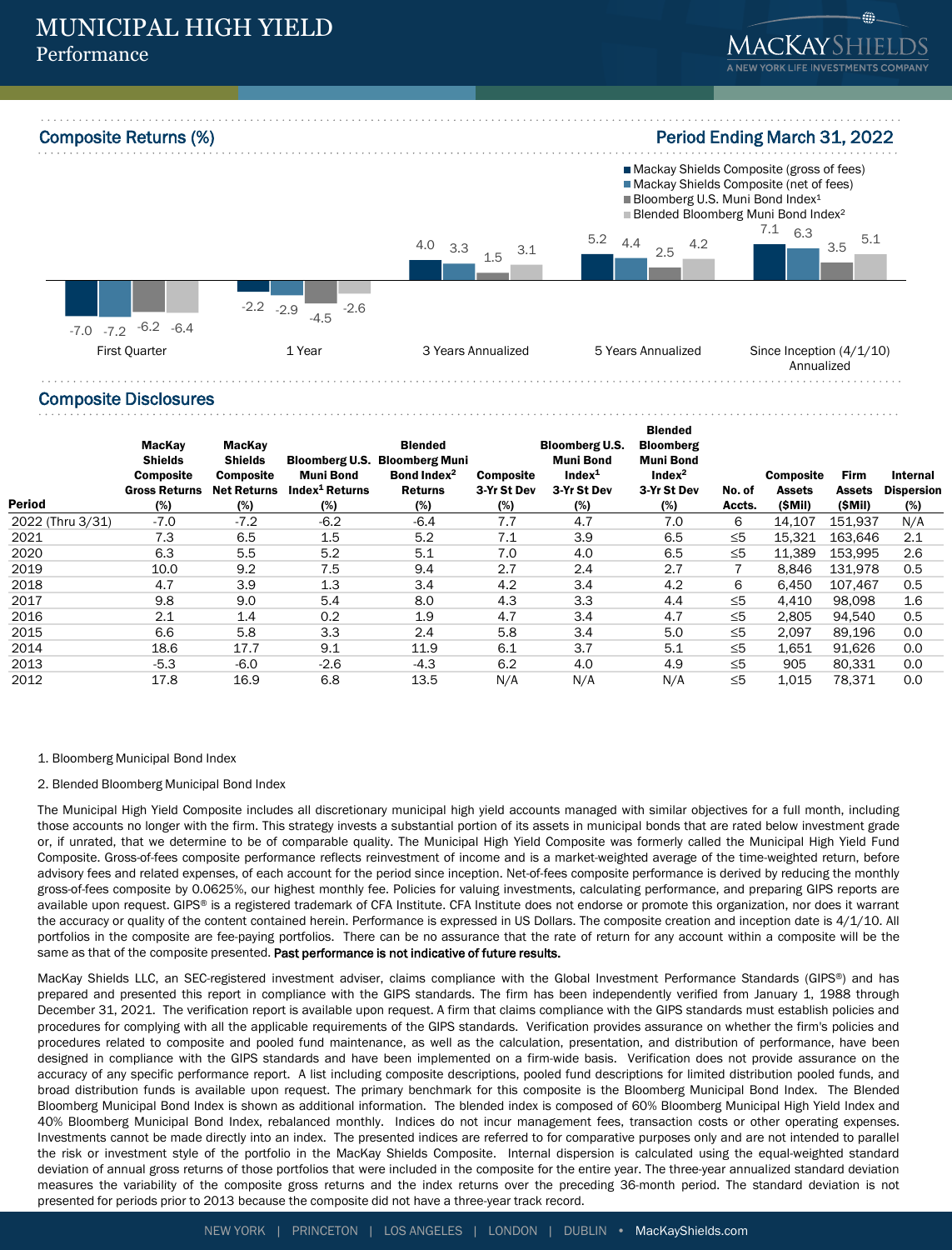## **MACKAYSHIELDS**

#### **Disclosures**

Availability of this document and products and services provided by MacKay Shields LLC and/or MacKay Shields Europe Investment Management Limited (collectively, "MacKay Shields") may be limited by applicable laws and regulations in certain jurisdictions and this document is provided only for persons to whom this document and the products and services of MacKay Shields may otherwise lawfully be issued or made available. None of the products and services provided by MacKay Shields are offered to any person in any jurisdiction where such offering would be contrary to local law or regulation. This document is provided for information purposes only. It does not constitute investment advice and should not be construed as an offer to buy securities. The contents of this document have not been reviewed by any regulatory authority in any jurisdiction.

This material contains the opinions of the MacKay Municipal Managers™ team but not necessarily those of MacKay Shields. The opinions expressed herein are subject to change without notice. This material is distributed for informational purposes only. Forecasts, estimates, and opinions contained herein should not be considered as investment advice or a recommendation of any particular security, strategy or investment product. Information contained herein has been obtained from sources believed to be reliable, but not guaranteed. Any forward-looking statements speak only as of the date they are made and MacKay Shields assumes no duty and does not undertake to update forward-looking statements. No part of this document may be reproduced in any form, or referred to in any other publication, without express written permission of MacKay Shields LLC. ©2022, MacKay Shields LLC. All Rights Reserved.

#### Comparisons to an Index

Comparisons to a financial index are provided for illustrative purposes only. Comparisons to an index are subject to limitations because portfolio holdings, volatility and other portfolio characteristics may differ materially from the index. Unlike an index, portfolios within the composite are actively managed and may also include derivatives. There is no guarantee that any of the securities in an index are contained in any managed portfolio. The performance of an index may assume reinvestment of dividends and income, or follow other index-specific methodologies and criteria, but does not reflect the impact of fees, applicable taxes or trading costs which, unlike an index, may reduce the returns of a managed portfolio. Investors cannot invest in an index. Because of these differences, the performance of an index should not be relied upon as an accurate measure of comparison.

#### Index Descriptions

#### *Bloomberg Municipal Bond Index*

"A rules-based, market-value-weighted index engineered for the long-term tax-exempt bond market. To be included in the index, bonds must be rated investment-grade (Baa3/BBB- or higher) by at least two of the following ratings agencies: Moody's, S&P, Fitch. If only two of the three agencies rate the security, the lower rating is used to determine index eligibility. If only one of the three agencies rates a security, the rating must be investment-grade. They must have an outstanding par value of at least \$7 million and be issued as part of a transaction of at least \$75 million. The bonds must be fixed rate, have a dated-date after December 31, 1990, and must be at least one year from their maturity date. Remarketed issues, taxable municipal bonds, bonds with floating rates, and derivatives, are excluded from the benchmark. The index has four main sectors: general obligation bonds, revenue bonds, insured bonds (including all insured bonds with a Aaa/AAA rating), and prerefunded bonds. Most of the index has historical data to January 1980. In addition, subindices have been create based on maturity, state, sector, quality, and revenue source, with inception dates later than January 1980.

#### *Blended Bloomberg Municipal Bond Index*

A blend of the returns of the Bloomberg Baa Municipal Bond Index, a sub-index of the Bloomberg Municipal Bond Index, and the return of the Bloomberg High Yield Municipal Bond Index, weighted in the same proportion as the market value of each Index.

#### *Bloomberg Baa Municipal Bond Index*

The Baa Municipal Bond Index uses a rule-based methodology. A well-defined set of rules has been established to minimize arbitrary exclusion of securities, assure that the issues included have reasonable trading availability, and allow for maintenance of complete market data. This approach ensures that the Baa Municipal Bond Index is consistent, objective, replicable, reliable, and that it is representative of the marketplace. In addition, the index is unbiased in that subjective factors do not enter into the selection process. They must have a maturity size of at least \$7 million and be issued as part of a transaction of at least \$75 million. The bonds must be fixed-rate, have a dated-date after December 31, 1990, and must be at least one year from their maturity date.

#### *Bloomberg Municipal High Yield Index*

An unmanaged index of municipal bonds with the following characteristics: fixed coupon rate, credit rating of Ba1 or lower or non-rated using the middle rating of Moody's, S&P, and Fitch, outstanding par value of at least \$3 million, and issued as part of a transaction of at least \$20 million. In addition, the bonds must have a dated-date after December 31, 1990 and must be at least one year from their maturity date.